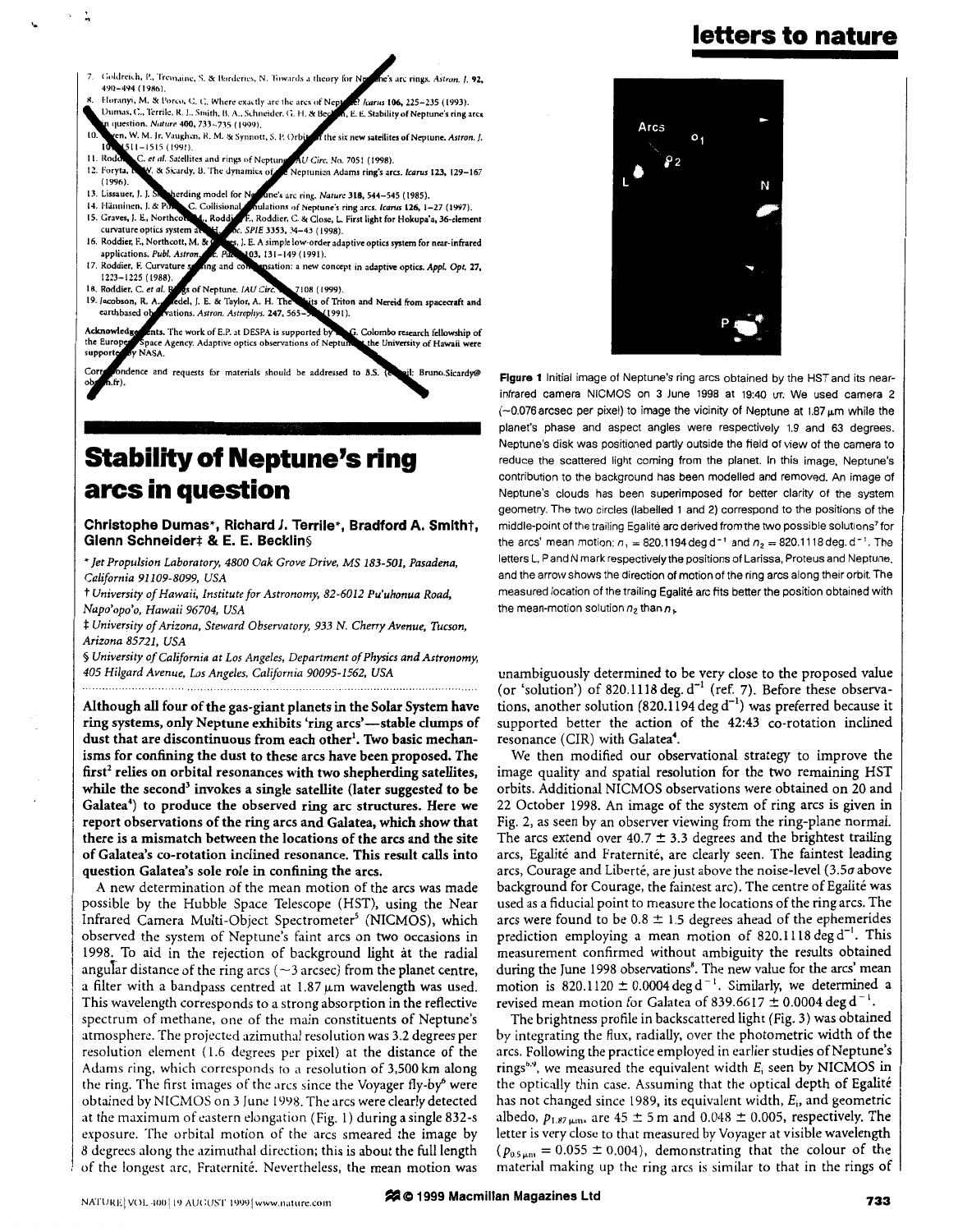## **letters to nature**

~ ~~ ~ ~~

Uranus"'; that is, very **dark** with a relatively flat spectral reflectivity. Comparison between the HSI' brightness profile and the Voyager profile obtained at high phase angle  $(135^{\circ})$  shows that the apparent structure of the arcs has remained roughly the same since 1989. The main change concerns Liberté, which appears to be displaced from its position relative to Egalité by about 1.9 degrees in the leading direction. We assume that this shift cannot be solely caused by differences in the particle size distribution in Liberté, as the Voyager results showed similar brightness ratios among the three widest arcs at high and low phase angles.

Without stabilizing external forces, keplerian shear would spread the material of the ring arcs along the orbit of the Adams ring in a matter of a few months. The model of a single satellite responsible for both the radial and azimuthal confinement of the ring-arcs' material was first proposed in 1986 by Goldeich *et aL'.* This theory was supported by the work of Porco *et al.<sup>4,11</sup>* who showed that Galatea, orbiting at the inner edge of the Adams ring on a slightly inclined trajectory (0.0544 degrees; ref. 12), was the most plausible body responsible for the long-lived stability of the arcs. The satellite



**Figure 2** Higher-resolution false-colour image of the four ring arcs of Neptune obtained by HST/NICMOS at a wavelength of  $1.87 \,\mu m$ . A total of 22 dithered images of *208s* each were recorded on 20 June 1998 (1227 us) and **22** October 1998 (17:40 UT). A prediction of 0.02 pixel (1.5mas) in the co-registration of the images by cubic convolution interpolation was achieved by minimizing the difference in the diffraction pattern of Neptune in adjacent images. A model of the planet's scattered light was subtracted from the individual images in order to (1) recover a background level close to zero at the distance of the arcs from Neptune's centre, and (2) elimlnate stray light produced by the secondary mirror support structure. The signal produced by the brightest arcs (Egalité/Fraternité) was at the noise level (0.065  $\mu$ Jy per pixel) in the individual images. The arcs were extracted from the Individual images by taking into account their motion in the planetocentric reference system linked to Neptune. During the co-registration process, the data were resampled by a factor of two onto a finer grid by cubic convolution interpolation. The physical centre point of the system of satellites and arcs was determined by using the inner neptunian satellites (Proteus, Larissa. Despina and Galatea) present in our images to fit their individual trajectory whose pole solution has been known<sup>12</sup> since Voyager. The immediate benefit of the recentring, shifting and adding processes was to increase the resolution of our images to a point where the error of our measurement of the position of the arcs along the Adams ring was reduced to +1.5 degrees. The letters C, L, E and F indicate, from leading to trailing, the respective location of the arcs Courage, Liberté, Egalité and Fraternité. The colour has been scaled so the brightest arc has a value of unity

would be responsible for the radial confinement of the dust through its 42:43 Linblad resonance (this mechanism was confirmed by Voyager observations of a 30-km radial distortion attributed to **the**  Linblad resonance with Galatea). At the same time, its 42:43 CIR would prevent the arc material from spreading azimuthally. The relation between the motions of the CIR site and Galatea is defined as  $m_c n_{\text{CIR}} = (m_c - 1)n_G + \Omega$ , where  $\Omega$  is Galatea's nodal precession rate,  $n_G$  the motion of Galatea, and  $m_G$  is the co-rotation resonance wavenumber. The location of the CIR produced by Galatea that falls closest to the arcs' semi-major axis is obtained for  $m_r = 43$ . Assuming that the value of  $\Omega$  determined by Voyager<sup>12</sup> remains unchanged-which is reasonable since Galatea's nodal precession rate is essentially determined by Neptune's gravitational harmonicsour new determination of the mean motions of Galatea and the ring arcs position the arcs  $311 \pm 41$  m away from the middle of the CIR site. If we adopt a value for the half-width of the resonance site of 250m (ref. 13), the mean semi-major axis of the arcs is located outside the region defined by the CIR with Galatea. This measurement calls mto question the unique role of Galatea in confining azimuthally the material inside the arcs, leaving the field open for alternative models. We note that the wider (9km; ref. 4) Linblad resonance remains a valid process to provide the arcs with the required energy to maintain their radial confinement.

**P** 

Another possible scheme, as suggested originally by Lissauer<sup>2</sup>, relies on two satellites instead of one. Although this model is based on the presence of an hypothetical moonlet co-orbiting with the Adams ring and responsible for trapping the dust between its L4 and L5 lagrangian points, it would solve the problem raised by the two trailing arcs Egalité and Fraternité that have widths well over the length (4.186 degrees) predicted by the 42:43 CIR with Galatea. Our



**Figure 3** Brightness profile of the arcs along the azimuthal direction. The azimuthal profile of the arcs derived from Fig. **2** is shown here (solid line) both as the NICMOS radially integrated flux in  $\mu$ Jy per azimuthal degree and as the equivalent width *(E<sub>i</sub>*) in metres. Relative brightness of the arcs from Voyager (1989) observations, normalized to  $E_r = 52$  m (ref. 9) at Egalité, has been overplotted (dashed line) for comparison. We note that the Voyager profile was derived from an image recorded at a relatively high phase angle (135 degrees), where the observed brightness of the arcs is dominated by forward scattering from microscopic dust particles. However, within the measurement uncertainties, the same overall structure was seen in both low and high phase angle Voyager images. The 1g uncertainties in both the NICMOS observed flux and azimuthal position are also indicated as well as the width (full-width at half-maximum, FWHM) of the NICMOS point-spread function (PSF) at 1.87  $\mu$ m. The 1*a* uncertainty in flux comes from the uncertainty in the determination of the residual background level introduced by the proximity of Neptune. The total integrated flux at 1.87  $\mu$ m for all of the arcs is 27.0  $\pm$  0.27  $\mu$ Jy, or  $M_{187\mu m} = 21.2 \pm 0.1$  mag. The NICMOS calibration numbers used for filter Nic2/F187W are: conversion factor = 3.819 µJy per data number (DN) per s and zero-magnitude point = 828 ly. The most apparent changes in the ring-arcs' morphology since 1989 are the widening of Egalité and the decrease in amplitude of Liberté. An effect induced by different scattering properties between high and low phase angles is not likely but cannot be entirely ruled out.

22 © 1999 Macmillan Magazines Ltd